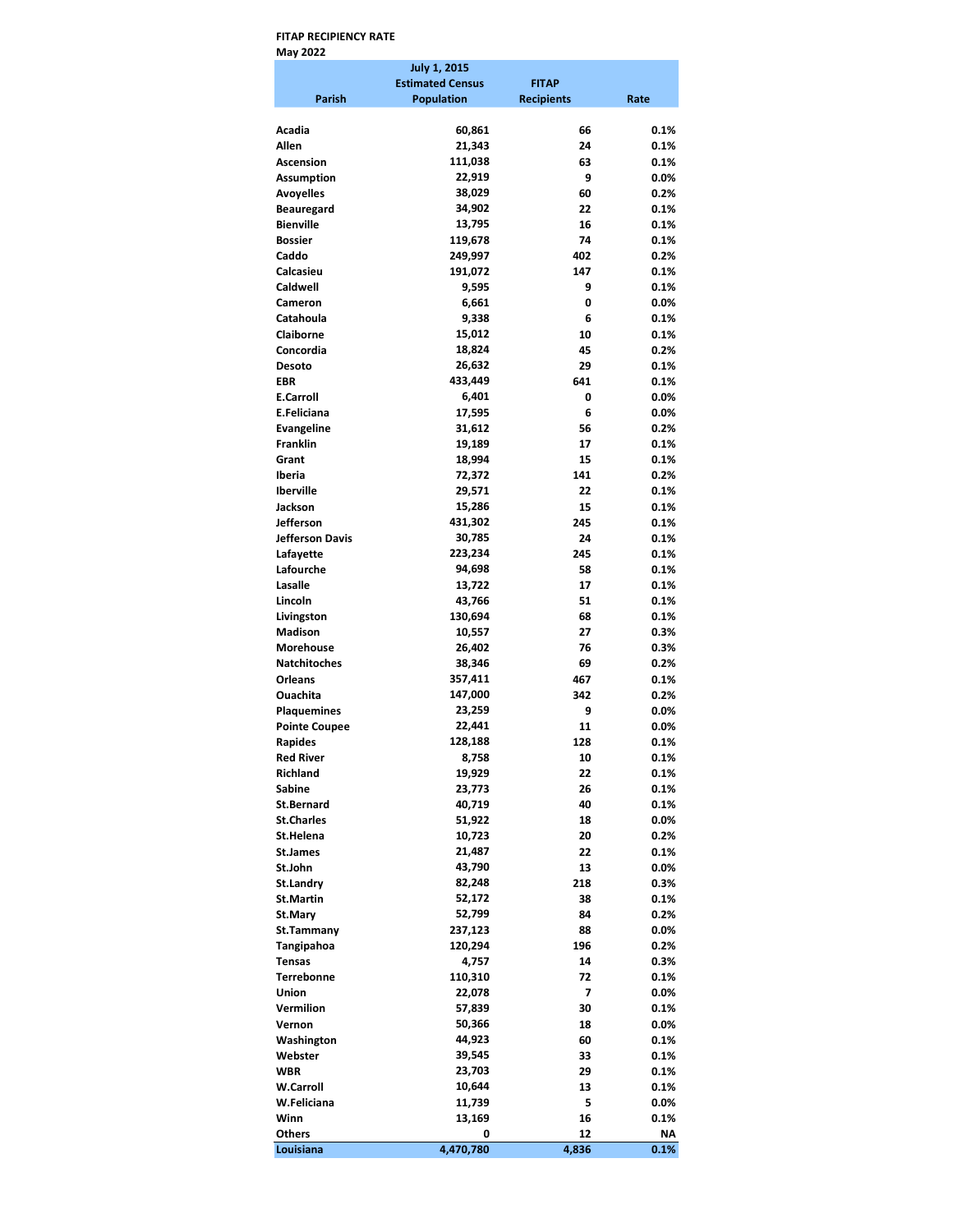# FITAP RECIPIENCY RATE April 2022

|                                    | <b>July 1, 2015</b>     |                   |              |
|------------------------------------|-------------------------|-------------------|--------------|
|                                    | <b>Estimated Census</b> | <b>FITAP</b>      |              |
| Parish                             | <b>Population</b>       | <b>Recipients</b> | Rate         |
|                                    |                         |                   |              |
| Acadia                             | 60,861                  | 58                | 0.1%         |
| Allen<br><b>Ascension</b>          | 21,343                  | 24<br>56          | 0.1%<br>0.1% |
| <b>Assumption</b>                  | 111,038<br>22,919       | 7                 | $0.0\%$      |
| <b>Avoyelles</b>                   | 38,029                  | 51                | 0.1%         |
| <b>Beauregard</b>                  | 34,902                  | 23                | 0.1%         |
| <b>Bienville</b>                   | 13,795                  | 13                | 0.1%         |
| <b>Bossier</b>                     | 119,678                 | 66                | 0.1%         |
| Caddo                              | 249,997                 | 389               | 0.2%         |
| Calcasieu                          | 191,072                 | 147               | 0.1%         |
| Caldwell                           | 9,595                   | 5                 | 0.1%         |
| Cameron                            | 6,661                   | 0                 | $0.0\%$      |
| Catahoula                          | 9,338                   | 6                 | 0.1%         |
| Claiborne                          | 15,012                  | 7                 | 0.0%         |
| Concordia                          | 18,824                  | 37                | 0.2%         |
| Desoto                             | 26,632                  | 23                | 0.1%         |
| <b>EBR</b>                         | 433,449                 | 559               | 0.1%         |
| <b>E.Carroll</b>                   | 6,401                   | 2                 | $0.0\%$      |
| E.Feliciana                        | 17,595                  | 3                 | $0.0\%$      |
| <b>Evangeline</b>                  | 31,612                  | 55                | 0.2%         |
| <b>Franklin</b>                    | 19,189                  | 13                | 0.1%         |
| Grant                              | 18,994                  | 15                | 0.1%         |
| Iberia                             | 72,372                  | 137               | 0.2%         |
| <b>Iberville</b>                   | 29,571                  | 30                | 0.1%         |
| Jackson                            | 15,286                  | 15                | 0.1%         |
| <b>Jefferson</b>                   | 431,302                 | 228               | 0.1%         |
| <b>Jefferson Davis</b>             | 30,785                  | 26                | 0.1%         |
| Lafayette                          | 223,234                 | 241               | 0.1%         |
| Lafourche                          | 94,698                  | 50                | 0.1%         |
| Lasalle                            | 13,722                  | 12                | 0.1%         |
| Lincoln                            | 43,766                  | 53                | 0.1%         |
| Livingston                         | 130,694                 | 66                | 0.1%         |
| <b>Madison</b>                     | 10,557                  | 29                | 0.3%         |
| <b>Morehouse</b>                   | 26,402                  | 79                | 0.3%         |
| <b>Natchitoches</b>                | 38,346                  | 77                | 0.2%         |
| <b>Orleans</b>                     | 357,411                 | 461               | 0.1%         |
| Ouachita                           | 147,000                 | 336               | 0.2%         |
| <b>Plaquemines</b>                 | 23,259                  | 13                | 0.1%         |
| <b>Pointe Coupee</b>               | 22,441                  | 9                 | 0.0%         |
| <b>Rapides</b><br><b>Red River</b> | 128,188<br>8,758        | 115<br>9          | 0.1%         |
|                                    | 19,929                  |                   | 0.1%<br>0.1% |
| Richland<br>Sabine                 | 23,773                  | 23<br>24          | 0.1%         |
| St.Bernard                         | 40,719                  | 32                | 0.1%         |
| <b>St.Charles</b>                  | 51,922                  | 26                | 0.1%         |
| St.Helena                          | 10,723                  | 21                | 0.2%         |
| St.James                           | 21,487                  | 22                | 0.1%         |
| St.John                            | 43,790                  | 11                | 0.0%         |
| St.Landry                          | 82,248                  | 199               | 0.2%         |
| <b>St.Martin</b>                   | 52,172                  | 40                | 0.1%         |
| St.Mary                            | 52,799                  | 78                | 0.1%         |
| St.Tammany                         | 237,123                 | 94                | 0.0%         |
| Tangipahoa                         | 120,294                 | 181               | 0.2%         |
| <b>Tensas</b>                      | 4,757                   | 17                | 0.4%         |
| <b>Terrebonne</b>                  | 110,310                 | 77                | 0.1%         |
| Union                              | 22,078                  | 9                 | $0.0\%$      |
| Vermilion                          | 57,839                  | 23                | $0.0\%$      |
| Vernon                             | 50,366                  | 22                | 0.0%         |
| Washington                         | 44,923                  | 46                | 0.1%         |
| Webster                            | 39,545                  | 34                | 0.1%         |
| <b>WBR</b>                         | 23,703                  | 20                | 0.1%         |
| <b>W.Carroll</b>                   | 10,644                  | 10                | 0.1%         |
| W.Feliciana                        | 11,739                  | 5                 | $0.0\%$      |
| Winn                               | 13,169                  | 9                 | 0.1%         |
| Others                             | 0                       | 0                 | ΝA           |
| Louisiana                          | 4,470,780               | 4,568             | 0.1%         |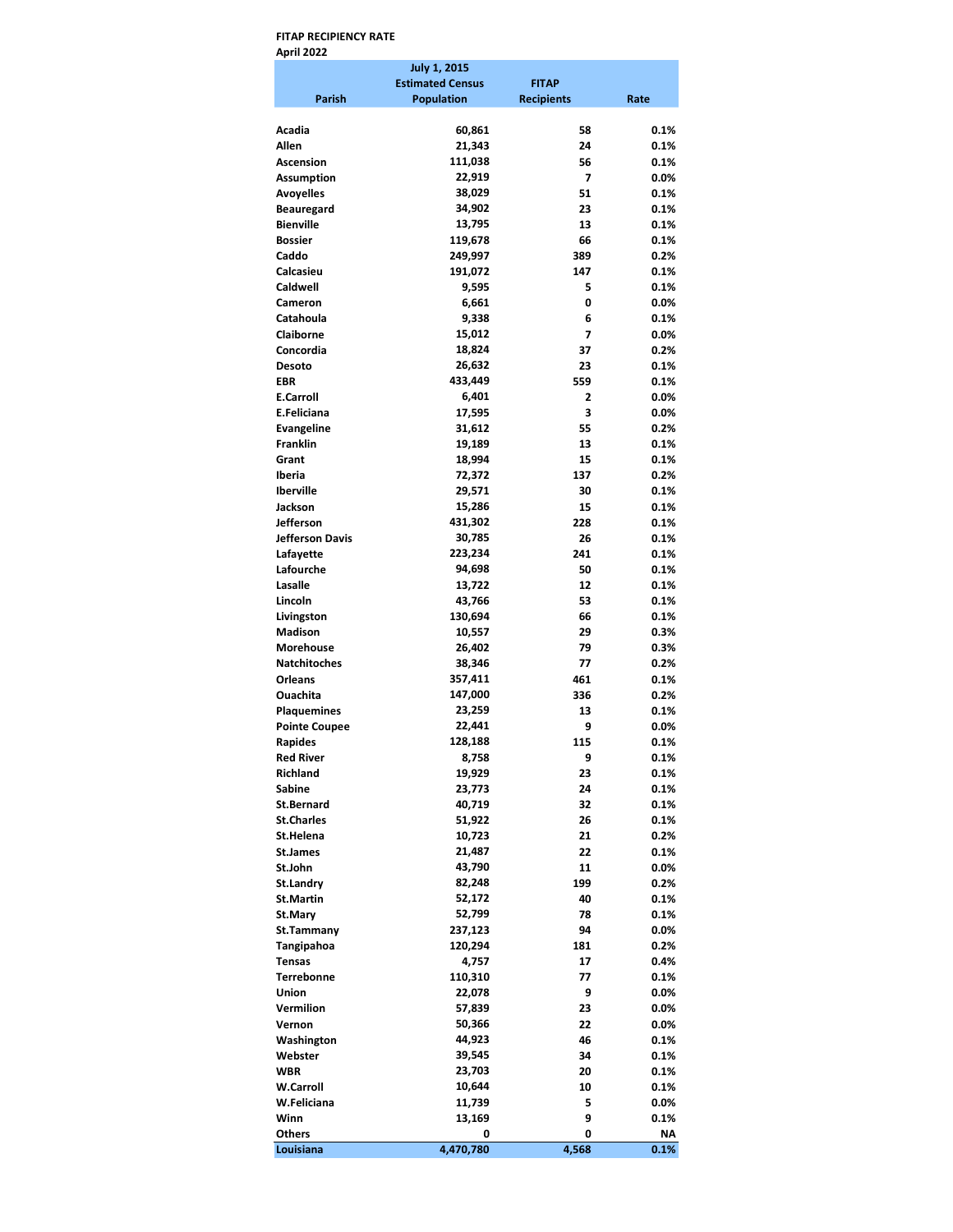# FITAP RECIPIENCY RATE March 2022

|                                        | <b>July 1, 2015</b>     |                   |                 |
|----------------------------------------|-------------------------|-------------------|-----------------|
|                                        | <b>Estimated Census</b> | <b>FITAP</b>      |                 |
| Parish                                 | <b>Population</b>       | <b>Recipients</b> | Rate            |
|                                        |                         |                   |                 |
| Acadia<br>Allen                        | 60,861<br>21,343        | 56<br>22          | 0.1%<br>0.1%    |
| <b>Ascension</b>                       | 111,038                 | 53                | 0.0%            |
| <b>Assumption</b>                      | 22,919                  | 7                 | $0.0\%$         |
| <b>Avoyelles</b>                       | 38,029                  | 40                | 0.1%            |
| <b>Beauregard</b>                      | 34,902                  | 19                | 0.1%            |
| <b>Bienville</b>                       | 13,795                  | 13                | 0.1%            |
| <b>Bossier</b>                         | 119,678                 | 58                | $0.0\%$         |
| Caddo                                  | 249,997                 | 363               | 0.1%            |
| Calcasieu                              | 191,072                 | 130               | 0.1%            |
| Caldwell                               | 9,595                   | 12                | 0.1%            |
| Cameron                                | 6,661                   | 0                 | $0.0\%$         |
| Catahoula                              | 9,338                   | 10                | 0.1%            |
| Claiborne                              | 15,012                  | 8                 | 0.1%            |
| Concordia                              | 18,824                  | 39                | 0.2%            |
| Desoto                                 | 26,632                  | 22                | 0.1%            |
| <b>EBR</b>                             | 433,449                 | 517               | 0.1%            |
| <b>E.Carroll</b>                       | 6,401                   | 2                 | $0.0\%$         |
| E.Feliciana                            | 17,595                  | 3                 | $0.0\%$         |
| <b>Evangeline</b>                      | 31,612                  | 52                | 0.2%            |
| <b>Franklin</b>                        | 19,189                  | 13                | 0.1%            |
| Grant                                  | 18,994                  | 7                 | $0.0\%$         |
| Iberia                                 | 72,372                  | 133               | 0.2%            |
| <b>Iberville</b>                       | 29,571                  | 21                | 0.1%            |
| Jackson                                | 15,286                  | 21                | 0.1%            |
| Jefferson                              | 431,302                 | 208               | $0.0\%$         |
| <b>Jefferson Davis</b>                 | 30,785                  | 29                | 0.1%            |
| Lafayette                              | 223,234                 | 256               | 0.1%            |
| Lafourche                              | 94,698                  | 63                | 0.1%            |
| Lasalle                                | 13,722                  | 14                | 0.1%            |
| Lincoln                                | 43,766                  | 55                | 0.1%            |
| Livingston                             | 130,694                 | 62                | $0.0\%$         |
| <b>Madison</b>                         | 10,557                  | 26                | 0.2%            |
| <b>Morehouse</b>                       | 26,402                  | 82                | 0.3%            |
| <b>Natchitoches</b>                    | 38,346                  | 80                | 0.2%            |
| <b>Orleans</b>                         | 357,411                 | 464               | 0.1%            |
| Ouachita                               | 147,000                 | 291               | 0.2%            |
| <b>Plaquemines</b>                     | 23,259                  | 15                | 0.1%            |
| <b>Pointe Coupee</b><br><b>Rapides</b> | 22,441                  | 8<br>119          | $0.0\%$<br>0.1% |
| <b>Red River</b>                       | 128,188<br>8,758        | 10                | 0.1%            |
| Richland                               | 19,929                  | 28                | 0.1%            |
| Sabine                                 | 23,773                  | 20                | 0.1%            |
| <b>St.Bernard</b>                      | 40,719                  | 38                | 0.1%            |
| <b>St.Charles</b>                      | 51,922                  | 23                | 0.0%            |
| St.Helena                              | 10,723                  | 21                | 0.2%            |
| St.James                               | 21,487                  | 14                | 0.1%            |
| St.John                                | 43,790                  | 13                | 0.0%            |
| St.Landry                              | 82,248                  | 188               | 0.2%            |
| <b>St.Martin</b>                       | 52,172                  | 33                | 0.1%            |
| St.Mary                                | 52,799                  | 83                | 0.2%            |
| St.Tammany                             | 237,123                 | 104               | 0.0%            |
| Tangipahoa                             | 120,294                 | 159               | 0.1%            |
| Tensas                                 | 4,757                   | 11                | 0.2%            |
| <b>Terrebonne</b>                      | 110,310                 | 76                | 0.1%            |
| Union                                  | 22,078                  | 10                | $0.0\%$         |
| Vermilion                              | 57,839                  | 16                | $0.0\%$         |
| Vernon                                 | 50,366                  | 22                | 0.0%            |
| Washington                             | 44,923                  | 47                | 0.1%            |
| Webster                                | 39,545                  | 28                | 0.1%            |
| <b>WBR</b>                             | 23,703                  | 27                | 0.1%            |
| <b>W.Carroll</b>                       | 10,644                  | 10                | 0.1%            |
| W.Feliciana                            | 11,739                  | 3                 | $0.0\%$         |
| Winn                                   | 13,169                  | 19                | 0.1%            |
| <b>Others</b>                          | 0                       | 2                 | ΝA              |
| Louisiana                              | 4,470,780               | 4,398             | 0.1%            |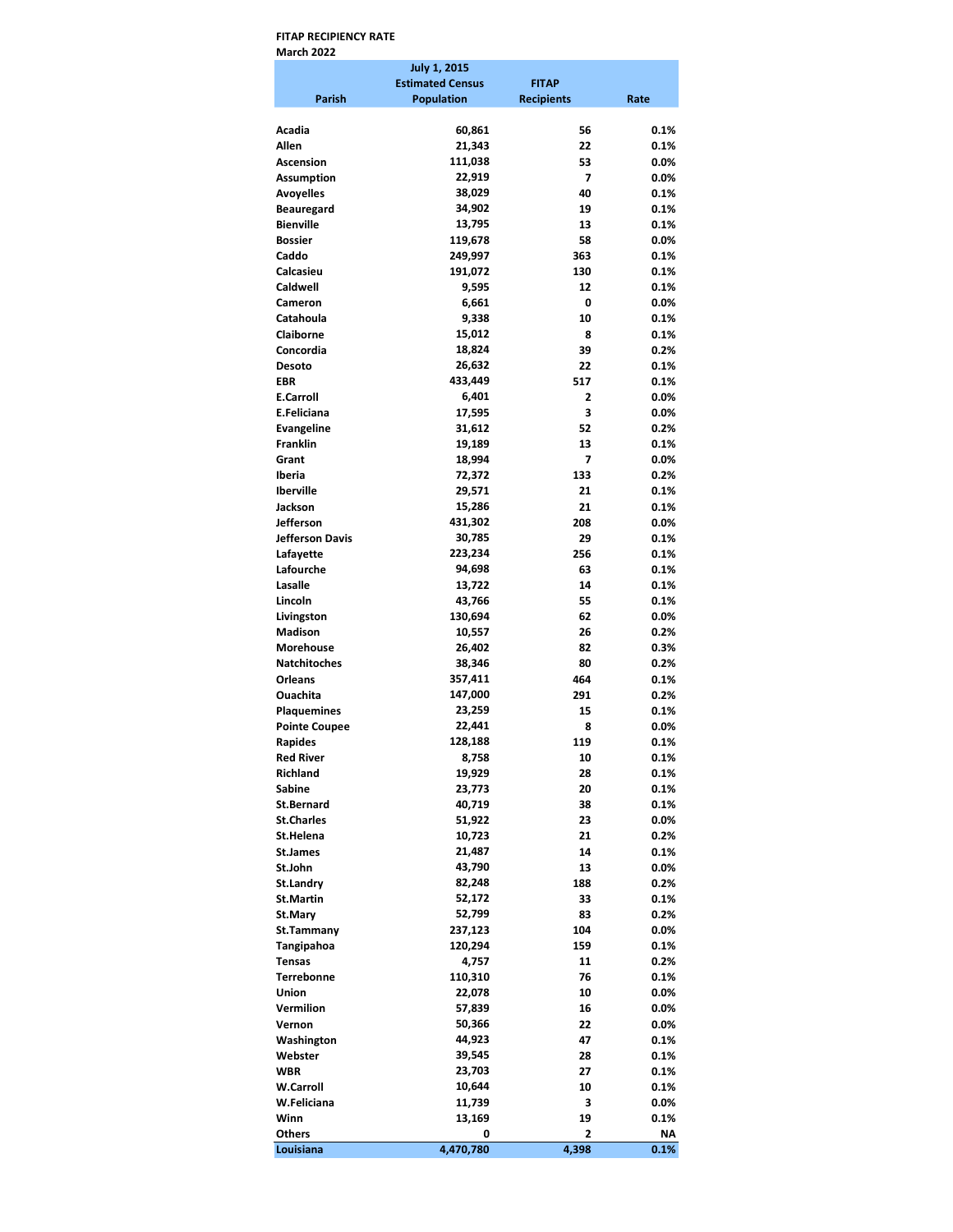# FITAP RECIPIENCY RATE February 2022

|                              | <b>July 1, 2015</b>     |                   |                 |
|------------------------------|-------------------------|-------------------|-----------------|
|                              | <b>Estimated Census</b> | <b>FITAP</b>      |                 |
| Parish                       | <b>Population</b>       | <b>Recipients</b> | Rate            |
|                              |                         |                   |                 |
| Acadia                       | 60,861                  | 55                | 0.1%            |
| Allen<br><b>Ascension</b>    | 21,343                  | 24<br>36          | 0.1%<br>0.0%    |
| <b>Assumption</b>            | 111,038<br>22,919       | 3                 | $0.0\%$         |
| <b>Avoyelles</b>             | 38,029                  | 33                | 0.1%            |
| <b>Beauregard</b>            | 34,902                  | 18                | 0.1%            |
| <b>Bienville</b>             | 13,795                  | 18                | 0.1%            |
| <b>Bossier</b>               | 119,678                 | 58                | $0.0\%$         |
| Caddo                        | 249,997                 | 355               | 0.1%            |
| Calcasieu                    | 191,072                 | 122               | 0.1%            |
| Caldwell                     | 9,595                   | 10                | 0.1%            |
| Cameron                      | 6,661                   | 0                 | $0.0\%$         |
| Catahoula                    | 9,338                   | 10                | 0.1%            |
| Claiborne                    | 15,012                  | 8                 | 0.1%            |
| Concordia                    | 18,824                  | 39                | 0.2%            |
| Desoto                       | 26,632                  | 21                | 0.1%            |
| <b>EBR</b>                   | 433,449                 | 475               | 0.1%            |
| <b>E.Carroll</b>             | 6,401                   | 2                 | $0.0\%$         |
| E.Feliciana                  | 17,595                  | 1                 | $0.0\%$         |
| <b>Evangeline</b>            | 31,612                  | 58                | 0.2%            |
| <b>Franklin</b>              | 19,189                  | 11                | 0.1%            |
| Grant                        | 18,994                  | 5                 | $0.0\%$         |
| Iberia                       | 72,372                  | 126               | 0.2%            |
| <b>Iberville</b>             | 29,571                  | 9                 | 0.0%            |
| Jackson                      | 15,286                  | 26                | 0.2%            |
| <b>Jefferson</b>             | 431,302                 | 212               | $0.0\%$         |
| <b>Jefferson Davis</b>       | 30,785                  | 27                | 0.1%            |
| Lafayette                    | 223,234                 | 252               | 0.1%            |
| Lafourche                    | 94,698                  | 62                | 0.1%            |
| Lasalle                      | 13,722                  | 17                | 0.1%            |
| Lincoln                      | 43,766                  | 49<br>66          | 0.1%            |
| Livingston<br><b>Madison</b> | 130,694                 | 22                | 0.1%<br>0.2%    |
| <b>Morehouse</b>             | 10,557<br>26,402        | 86                | 0.3%            |
| <b>Natchitoches</b>          | 38,346                  | 82                | 0.2%            |
| <b>Orleans</b>               | 357,411                 | 467               | 0.1%            |
| Ouachita                     | 147,000                 | 285               | 0.2%            |
| <b>Plaquemines</b>           | 23,259                  | 15                | 0.1%            |
| <b>Pointe Coupee</b>         | 22,441                  | 9                 | $0.0\%$         |
| <b>Rapides</b>               | 128,188                 | 123               | 0.1%            |
| <b>Red River</b>             | 8,758                   | 10                | 0.1%            |
| Richland                     | 19,929                  | 28                | 0.1%            |
| Sabine                       | 23,773                  | 16                | 0.1%            |
| <b>St.Bernard</b>            | 40,719                  | 44                | 0.1%            |
| <b>St.Charles</b>            | 51,922                  | 20                | $0.0\%$         |
| St.Helena                    | 10,723                  | 19                | 0.2%            |
| St.James                     | 21,487                  | 14                | 0.1%            |
| St.John                      | 43,790                  | 13                | 0.0%            |
| St.Landry                    | 82,248                  | 179               | 0.2%            |
| <b>St.Martin</b>             | 52,172                  | 34                | 0.1%            |
| St.Mary                      | 52,799                  | 75                | 0.1%            |
| St.Tammany                   | 237,123                 | 101               | 0.0%            |
| Tangipahoa                   | 120,294                 | 151               | 0.1%            |
| <b>Tensas</b>                | 4,757                   | 8                 | 0.2%            |
| <b>Terrebonne</b>            | 110,310                 | 93                | 0.1%            |
| Union                        | 22,078                  | 10                | $0.0\%$         |
| Vermilion                    | 57,839                  | 27                | $0.0\%$         |
| Vernon                       | 50,366                  | 22                | 0.0%            |
| Washington                   | 44,923                  | 58                | 0.1%            |
| Webster                      | 39,545                  | 31                | 0.1%            |
| <b>WBR</b>                   | 23,703                  | 29                | 0.1%            |
| <b>W.Carroll</b>             | 10,644                  | 9<br>4            | 0.1%            |
| W.Feliciana<br>Winn          | 11,739<br>13,169        | 9                 | $0.0\%$<br>0.1% |
| Others                       | 0                       | 6                 | ΝA              |
| Louisiana                    | 4,470,780               | 4,307             | 0.1%            |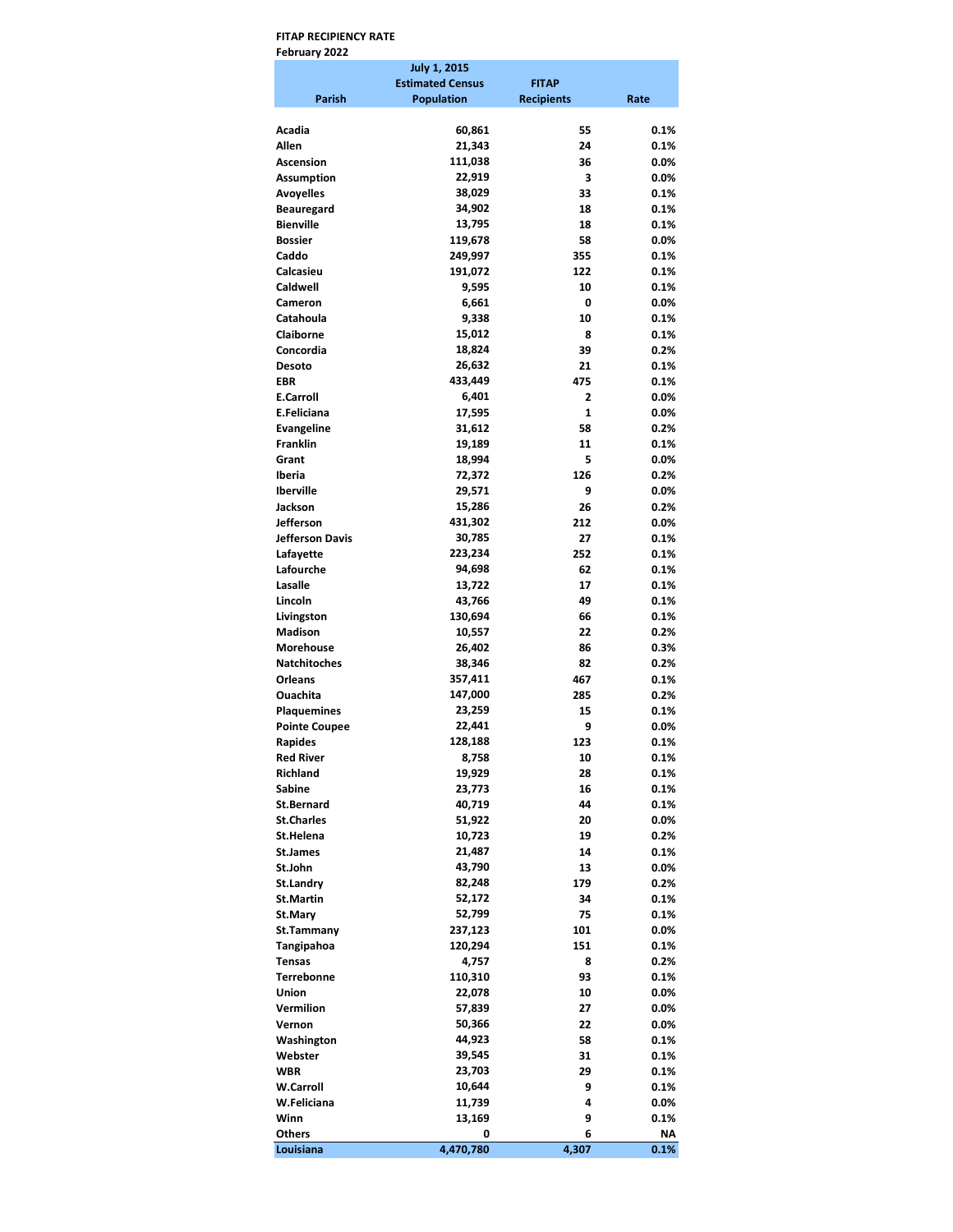# FITAP RECIPIENCY RATE January 2022

|                                 | <b>July 1, 2015</b>     |                   |                 |
|---------------------------------|-------------------------|-------------------|-----------------|
|                                 | <b>Estimated Census</b> | <b>FITAP</b>      |                 |
| Parish                          | <b>Population</b>       | <b>Recipients</b> | Rate            |
| Acadia                          | 60,861                  | 61                | 0.1%            |
| Allen                           | 21,343                  | 34                | 0.2%            |
| Ascension                       | 111,038                 | 26                | $0.0\%$         |
| Assumption                      | 22,919                  | 3                 | 0.0%            |
| <b>Avoyelles</b>                | 38,029                  | 22                | 0.1%            |
| Beauregard                      | 34,902                  | 15                | $0.0\%$         |
| <b>Bienville</b>                | 13,795                  | 13                | 0.1%            |
| <b>Bossier</b>                  | 119,678                 | 52                | $0.0\%$         |
| Caddo                           | 249,997                 | 300               | 0.1%            |
| Calcasieu                       | 191,072                 | 124               | 0.1%            |
| Caldwell                        | 9,595                   | 10                | 0.1%            |
| Cameron                         | 6,661                   | 0                 | $0.0\%$         |
| Catahoula                       | 9,338                   | 6                 | 0.1%            |
| <b>Claiborne</b>                | 15,012                  | 7                 | $0.0\%$<br>0.2% |
| Concordia<br><b>Desoto</b>      | 18,824<br>26,632        | 40<br>19          | 0.1%            |
| EBR                             | 433,449                 | 434               | 0.1%            |
| <b>E.Carroll</b>                | 6,401                   | 3                 | 0.0%            |
| E.Feliciana                     | 17,595                  | 1                 | 0.0%            |
| <b>Evangeline</b>               | 31,612                  | 56                | 0.2%            |
| Franklin                        | 19,189                  | 8                 | 0.0%            |
| Grant                           | 18,994                  | 1                 | $0.0\%$         |
| Iberia                          | 72,372                  | 125               | 0.2%            |
| <b>Iberville</b>                | 29,571                  | 4                 | 0.0%            |
| Jackson                         | 15,286                  | 26                | 0.2%            |
| Jefferson                       | 431,302                 | 196               | 0.0%            |
| Jefferson Davis                 | 30,785                  | 27                | 0.1%            |
| Lafayette                       | 223,234                 | 216               | 0.1%            |
| Lafourche                       | 94,698                  | 63                | 0.1%            |
| Lasalle                         | 13,722                  | 19                | 0.1%            |
| Lincoln                         | 43,766                  | 41<br>67          | 0.1%<br>0.1%    |
| Livingston<br>Madison           | 130,694<br>10,557       | 23                | 0.2%            |
| <b>Morehouse</b>                | 26,402                  | 84                | 0.3%            |
| <b>Natchitoches</b>             | 38,346                  | 73                | 0.2%            |
| <b>Orleans</b>                  | 357,411                 | 437               | 0.1%            |
| Ouachita                        | 147,000                 | 249               | 0.2%            |
| <b>Plaquemines</b>              | 23,259                  | 8                 | $0.0\%$         |
| <b>Pointe Coupee</b>            | 22,441                  | 8                 | $0.0\%$         |
| <b>Rapides</b>                  | 128,188                 | 108               | 0.1%            |
| Red River                       | 8,758                   | 10                | 0.1%            |
| Richland                        | 19,929                  | 18                | 0.1%            |
| Sabine                          | 23,773                  | 13                | 0.1%            |
| St.Bernard                      | 40,719                  | 33                | 0.1%            |
| <b>St.Charles</b>               | 51,922                  | 18<br>19          | $0.0\%$         |
| St.Helena<br>St.James           | 10,723<br>21,487        | 8                 | 0.2%<br>$0.0\%$ |
| St.John                         | 43,790                  | 15                | $0.0\%$         |
| St.Landry                       | 82,248                  | 153               | $0.2\%$         |
| <b>St.Martin</b>                | 52,172                  | 31                | 0.1%            |
| St.Mary                         | 52,799                  | 56                | 0.1%            |
| St.Tammany                      | 237,123                 | 106               | $0.0\%$         |
| Tangipahoa                      | 120,294                 | 130               | 0.1%            |
| <b>Tensas</b>                   | 4,757                   | 8                 | 0.2%            |
| <b>Terrebonne</b>               | 110,310                 | 80                | 0.1%            |
| Union                           | 22,078                  | 10                | $0.0\%$         |
| Vermilion                       | 57,839                  | 21                | $0.0\%$         |
| Vernon                          | 50,366                  | 25                | $0.0\%$         |
| Washington                      | 44,923                  | 45                | 0.1%            |
| Webster                         | 39,545                  | 25                | 0.1%            |
| <b>WBR</b>                      | 23,703                  | 26                | 0.1%            |
| <b>W.Carroll</b><br>W.Feliciana | 10,644<br>11,739        | 9<br>4            | 0.1%<br>$0.0\%$ |
| Winn                            | 13,169                  | 9                 | 0.1%            |
| <b>Others</b>                   | 0                       | 3                 | NΑ              |
| Louisiana                       | 4,470,780               | 3,884             | 0.1%            |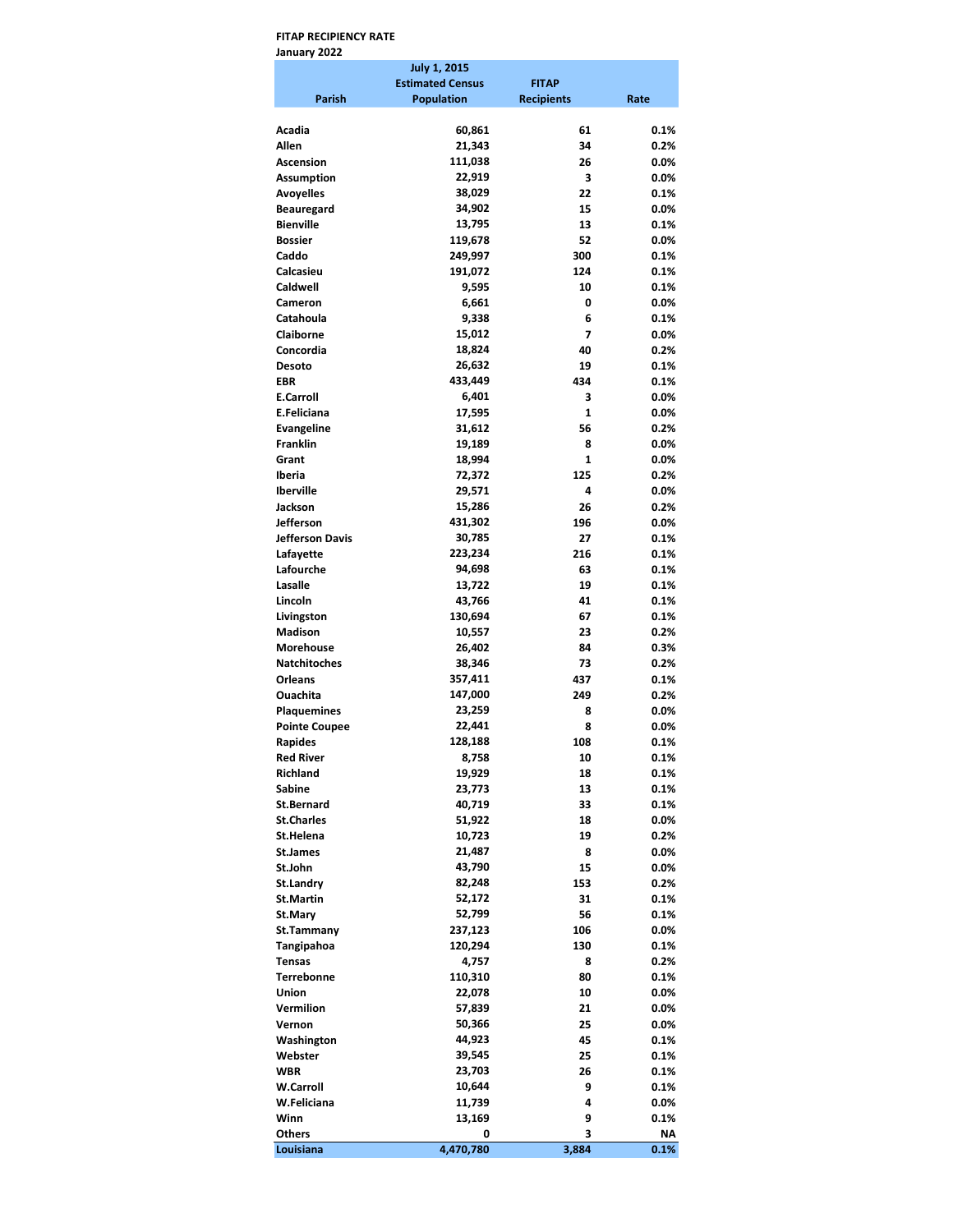# FITAP RECIPIENCY RATE December 2021

|                      | <b>July 1, 2015</b>     |                   |         |
|----------------------|-------------------------|-------------------|---------|
|                      | <b>Estimated Census</b> | <b>FITAP</b>      |         |
| Parish               | <b>Population</b>       | <b>Recipients</b> | Rate    |
|                      |                         |                   |         |
| Acadia               | 60,861                  | 65                | 0.1%    |
| Allen                | 21,343                  | 34                | 0.2%    |
| <b>Ascension</b>     | 111,038                 | 31                | 0.0%    |
| <b>Assumption</b>    | 22,919                  | 0                 | 0.0%    |
| <b>Avoyelles</b>     | 38,029                  | 28                | 0.1%    |
| <b>Beauregard</b>    | 34,902                  | 15                | 0.0%    |
| <b>Bienville</b>     | 13,795                  | 16                | 0.1%    |
| <b>Bossier</b>       | 119,678                 | 48                | 0.0%    |
| Caddo                | 249,997                 | 282               | 0.1%    |
| Calcasieu            | 191,072                 | 105               | 0.1%    |
| Caldwell             | 9,595                   | 6                 | 0.1%    |
| Cameron              | 6,661                   | 0                 | 0.0%    |
| Catahoula            | 9,338                   | 9                 | 0.1%    |
| Claiborne            | 15,012                  | 7                 | 0.0%    |
| Concordia            | 18,824                  | 39                | 0.2%    |
| Desoto               | 26,632                  | 10                | 0.0%    |
| EBR                  | 433,449                 | 403               | 0.1%    |
| <b>E.Carroll</b>     | 6,401                   | 3                 | 0.0%    |
| E.Feliciana          | 17,595                  | 1                 | 0.0%    |
| Evangeline           | 31,612                  | 64                | 0.2%    |
| <b>Franklin</b>      | 19,189                  | 13                | 0.1%    |
| Grant                | 18,994                  | 1                 | 0.0%    |
| Iberia               | 72,372                  | 119               | 0.2%    |
| <b>Iberville</b>     | 29,571                  | 4                 | 0.0%    |
| Jackson              | 15,286                  | 18                | 0.1%    |
| Jefferson            | 431,302                 | 199               | 0.0%    |
| Jefferson Davis      | 30,785                  | 16                | 0.1%    |
| Lafayette            | 223,234                 | 216               | 0.1%    |
| Lafourche            | 94,698                  | 61                | 0.1%    |
| Lasalle              | 13,722                  | 10                | 0.1%    |
| Lincoln              | 43,766                  | 40                | 0.1%    |
| Livingston           | 130,694                 | 60                | 0.0%    |
| <b>Madison</b>       | 10,557                  | 21                | 0.2%    |
| <b>Morehouse</b>     | 26,402                  | 65                | 0.2%    |
| <b>Natchitoches</b>  | 38,346                  | 59                | 0.2%    |
| <b>Orleans</b>       | 357,411                 | 397               | 0.1%    |
| Ouachita             | 147,000                 | 249               | 0.2%    |
| <b>Plaquemines</b>   | 23,259                  | 8                 | 0.0%    |
|                      | 22,441                  | 6                 | 0.0%    |
| <b>Pointe Coupee</b> | 128,188                 | 123               | 0.1%    |
| Rapides<br>Red River | 8,758                   | 10                | 0.1%    |
|                      |                         |                   |         |
| Richland             | 19,929                  | 14                | 0.1%    |
| Sabine               | 23,773                  | 6                 | 0.0%    |
| St.Bernard           | 40,719                  | 26                | 0.1%    |
| <b>St.Charles</b>    | 51,922                  | 17                | 0.0%    |
| St.Helena            | 10,723                  | 14                | 0.1%    |
| St.James             | 21,487                  | 10                | $0.0\%$ |
| St.John              | 43,790                  | 18                | $0.0\%$ |
| St.Landry            | 82,248                  | 150               | 0.2%    |
| <b>St.Martin</b>     | 52,172                  | 32                | 0.1%    |
| St.Mary              | 52,799                  | 62                | 0.1%    |
| St.Tammany           | 237,123                 | 109               | 0.0%    |
| Tangipahoa           | 120,294                 | 112               | 0.1%    |
| Tensas               | 4,757                   | 8                 | 0.2%    |
| <b>Terrebonne</b>    | 110,310                 | 95                | 0.1%    |
| Union                | 22,078                  | 12                | 0.1%    |
| Vermilion            | 57,839                  | 21                | $0.0\%$ |
| Vernon               | 50,366                  | 27                | 0.1%    |
| Washington           | 44,923                  | 44                | 0.1%    |
| Webster              | 39,545                  | 29                | 0.1%    |
| WBR                  | 23,703                  | 23                | 0.1%    |
| <b>W.Carroll</b>     | 10,644                  | 10                | 0.1%    |
| W.Feliciana          | 11,739                  | 8                 | 0.1%    |
| Winn                 | 13,169                  | 6                 | 0.0%    |
| <b>Others</b>        | 0                       | 14                | ΝA      |
| Louisiana            | 4,470,780               | 3,728             | 0.1%    |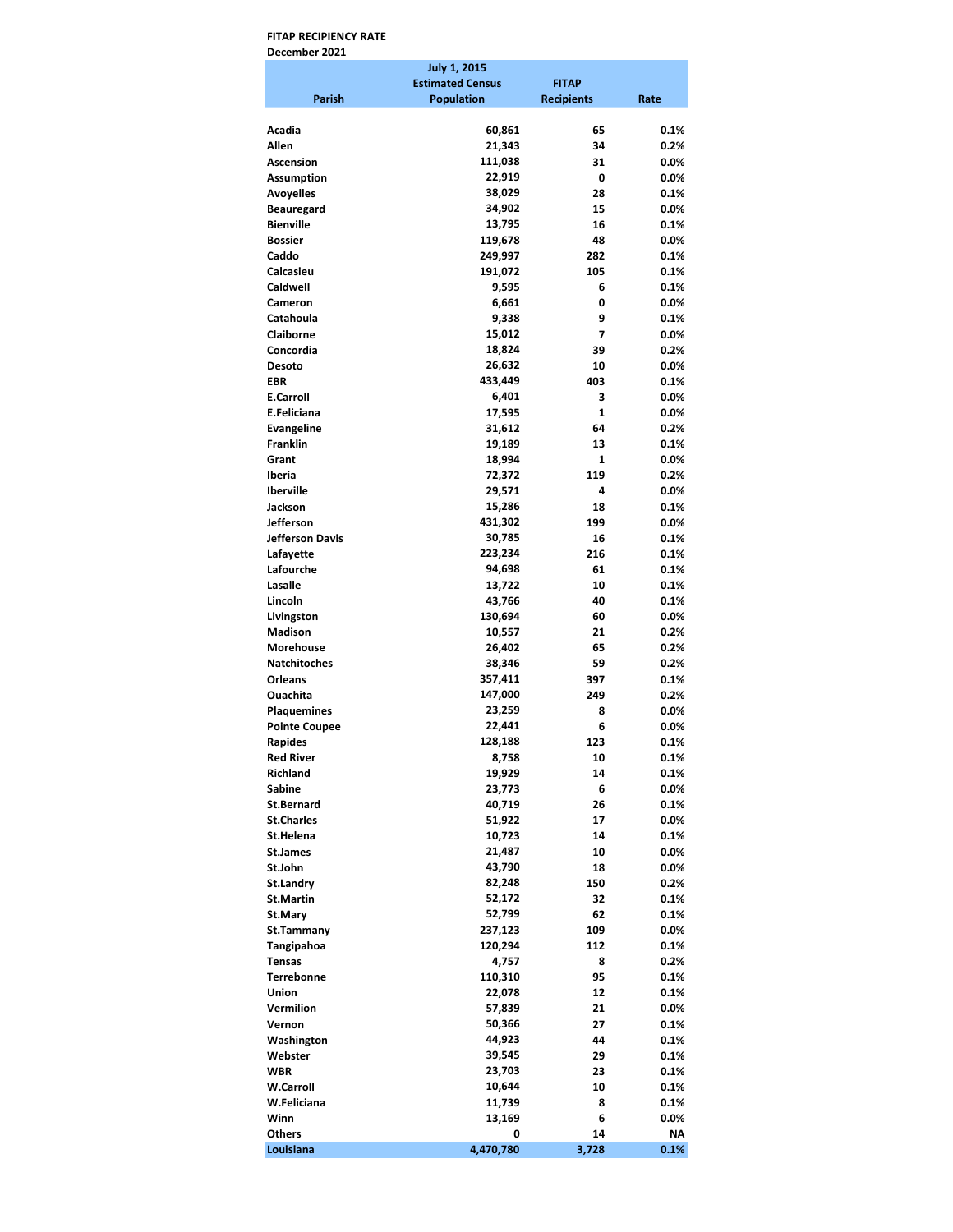## FITAP RECIPIENCY RATE November 2021

|                      | <b>July 1, 2015</b>     |                   |         |
|----------------------|-------------------------|-------------------|---------|
|                      | <b>Estimated Census</b> | <b>FITAP</b>      |         |
| Parish               | <b>Population</b>       | <b>Recipients</b> | Rate    |
|                      |                         |                   |         |
| Acadia               | 60,861                  | 61                | 0.1%    |
| Allen                | 21,343                  | 34                | 0.2%    |
| <b>Ascension</b>     | 111,038                 | 34                | $0.0\%$ |
| <b>Assumption</b>    | 22,919                  | 0                 | 0.0%    |
| Avoyelles            | 38,029                  | 25                | 0.1%    |
| <b>Beauregard</b>    | 34,902                  | 16                | 0.0%    |
| <b>Bienville</b>     | 13,795                  | 16                | 0.1%    |
| <b>Bossier</b>       | 119,678                 | 41                | $0.0\%$ |
| Caddo                | 249,997                 | 262               | 0.1%    |
| Calcasieu            | 191,072                 | 112               | 0.1%    |
| Caldwell             | 9,595                   | 6                 | 0.1%    |
| Cameron              | 6,661                   | 0                 | 0.0%    |
| Catahoula            | 9,338                   | 9                 | 0.1%    |
| Claiborne            | 15,012                  | 7                 | $0.0\%$ |
| Concordia            | 18,824                  | 35                | 0.2%    |
| Desoto               | 26,632                  | 10                | $0.0\%$ |
|                      | 433,449                 | 382               |         |
| EBR                  | 6,401                   |                   | 0.1%    |
| <b>E.Carroll</b>     |                         | 3                 | $0.0\%$ |
| E.Feliciana          | 17,595                  | 1                 | $0.0\%$ |
| Evangeline           | 31,612                  | 64                | 0.2%    |
| Franklin             | 19,189                  | 8                 | $0.0\%$ |
| Grant                | 18,994                  | 2                 | $0.0\%$ |
| Iberia               | 72,372                  | 107               | 0.1%    |
| <b>Iberville</b>     | 29,571                  | 5                 | 0.0%    |
| Jackson              | 15,286                  | 19                | 0.1%    |
| Jefferson            | 431,302                 | 201               | 0.0%    |
| Jefferson Davis      | 30,785                  | 17                | 0.1%    |
| Lafayette            | 223,234                 | 214               | 0.1%    |
| Lafourche            | 94,698                  | 52                | 0.1%    |
| Lasalle              | 13,722                  | 16                | 0.1%    |
| Lincoln              | 43,766                  | 39                | 0.1%    |
| Livingston           | 130,694                 | 53                | $0.0\%$ |
| <b>Madison</b>       | 10,557                  | 24                | 0.2%    |
| Morehouse            | 26,402                  | 68                | 0.3%    |
| <b>Natchitoches</b>  | 38,346                  | 49                | 0.1%    |
| <b>Orleans</b>       | 357,411                 | 386               | 0.1%    |
| Ouachita             | 147,000                 | 238               | 0.2%    |
| <b>Plaquemines</b>   | 23,259                  | 8                 | 0.0%    |
| <b>Pointe Coupee</b> | 22,441                  | 6                 | $0.0\%$ |
| <b>Rapides</b>       | 128,188                 | 139               | 0.1%    |
| <b>Red River</b>     | 8,758                   | 9                 | 0.1%    |
| <b>Richland</b>      | 19,929                  |                   |         |
| Sabine               |                         | 15<br>9           | 0.1%    |
|                      | 23,773                  |                   | $0.0\%$ |
| St.Bernard           | 40,719                  | 31                | 0.1%    |
| <b>St.Charles</b>    | 51,922                  | 17                | 0.0%    |
| St.Helena            | 10,723                  | 14                | 0.1%    |
| St.James             | 21,487                  | 10                | $0.0\%$ |
| St.John              | 43,790                  | 14                | $0.0\%$ |
| St.Landry            | 82,248                  | 150               | 0.2%    |
| <b>St.Martin</b>     | 52,172                  | 29                | 0.1%    |
| St.Mary              | 52,799                  | 59                | 0.1%    |
| St.Tammany           | 237,123                 | 115               | 0.0%    |
| Tangipahoa           | 120,294                 | 96                | 0.1%    |
| Tensas               | 4,757                   | 8                 | 0.2%    |
| <b>Terrebonne</b>    | 110,310                 | 87                | 0.1%    |
| <b>Union</b>         | 22,078                  | 14                | 0.1%    |
| Vermilion            | 57,839                  | 22                | 0.0%    |
| Vernon               | 50,366                  | 31                | 0.1%    |
| Washington           | 44,923                  | 44                | 0.1%    |
| Webster              | 39,545                  | 26                | 0.1%    |
| <b>WBR</b>           | 23,703                  | 20                | 0.1%    |
| <b>W.Carroll</b>     | 10,644                  | 10                | 0.1%    |
| W.Feliciana          | 11,739                  | 8                 | 0.1%    |
| Winn                 | 13,169                  | 4                 | $0.0\%$ |
| <b>Others</b>        | 0                       | 2                 | ΝΑ      |
| Louisiana            | 4,470,780               | 3,613             | 0.1%    |
|                      |                         |                   |         |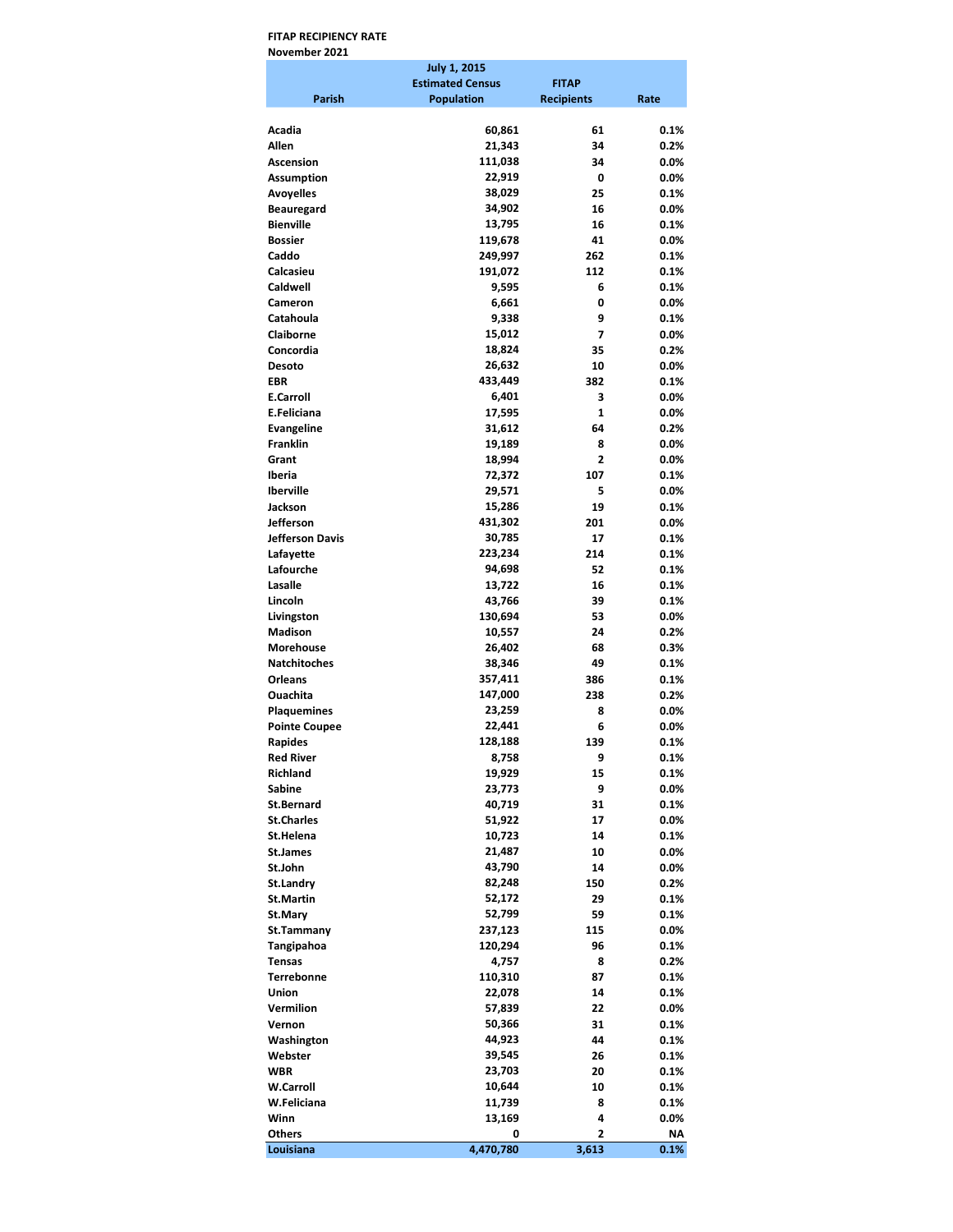# FITAP RECIPIENCY RATE October 2021

|                                   | <b>July 1, 2015</b>     |                   |                 |
|-----------------------------------|-------------------------|-------------------|-----------------|
|                                   | <b>Estimated Census</b> | <b>FITAP</b>      |                 |
| Parish                            | <b>Population</b>       | <b>Recipients</b> | Rate            |
|                                   |                         |                   |                 |
| Acadia<br>Allen                   | 60,861<br>21,343        | 58<br>28          | 0.1%<br>0.1%    |
| <b>Ascension</b>                  | 111,038                 | 33                | 0.0%            |
| <b>Assumption</b>                 | 22,919                  | 0                 | $0.0\%$         |
| <b>Avoyelles</b>                  | 38,029                  | 24                | 0.1%            |
| <b>Beauregard</b>                 | 34,902                  | 11                | 0.0%            |
| <b>Bienville</b>                  | 13,795                  | 17                | 0.1%            |
| <b>Bossier</b>                    | 119,678                 | 42                | $0.0\%$         |
| Caddo                             | 249,997                 | 233               | 0.1%            |
| Calcasieu                         | 191,072                 | 102               | 0.1%            |
| Caldwell                          | 9,595                   | 6                 | 0.1%            |
| Cameron                           | 6,661                   | 0                 | 0.0%            |
| Catahoula                         | 9,338                   | 2                 | 0.0%            |
| <b>Claiborne</b>                  | 15,012                  | 7                 | 0.0%            |
| Concordia                         | 18,824                  | 32                | 0.2%            |
| Desoto                            | 26,632                  | 10                | $0.0\%$         |
| EBR                               | 433,449                 | 356               | 0.1%            |
| <b>E.Carroll</b><br>E.Feliciana   | 6,401<br>17,595         | 5<br>1            | 0.1%<br>$0.0\%$ |
| <b>Evangeline</b>                 | 31,612                  | 55                | 0.2%            |
| <b>Franklin</b>                   | 19,189                  | 10                | 0.1%            |
| Grant                             | 18,994                  | 2                 | $0.0\%$         |
| Iberia                            | 72,372                  | 99                | 0.1%            |
| <b>Iberville</b>                  | 29,571                  | 5                 | 0.0%            |
| Jackson                           | 15,286                  | 19                | 0.1%            |
| Jefferson                         | 431,302                 | 171               | $0.0\%$         |
| Jefferson Davis                   | 30,785                  | 13                | $0.0\%$         |
| Lafayette                         | 223,234                 | 192               | 0.1%            |
| Lafourche                         | 94,698                  | 45                | $0.0\%$         |
| Lasalle                           | 13,722                  | 14                | 0.1%            |
| Lincoln                           | 43,766                  | 31                | 0.1%            |
| Livingston                        | 130,694                 | 38                | $0.0\%$         |
| <b>Madison</b>                    | 10,557                  | 22                | 0.2%            |
| <b>Morehouse</b>                  | 26,402                  | 53                | 0.2%            |
| <b>Natchitoches</b>               | 38,346                  | 45                | 0.1%            |
| <b>Orleans</b><br><b>Ouachita</b> | 357,411<br>147,000      | 326<br>215        | 0.1%<br>0.1%    |
| <b>Plaquemines</b>                | 23,259                  | 8                 | 0.0%            |
| <b>Pointe Coupee</b>              | 22,441                  | 6                 | $0.0\%$         |
| <b>Rapides</b>                    | 128,188                 | 115               | 0.1%            |
| <b>Red River</b>                  | 8,758                   | 9                 | 0.1%            |
| Richland                          | 19,929                  | 10                | 0.1%            |
| Sabine                            | 23,773                  | 9                 | 0.0%            |
| <b>St.Bernard</b>                 | 40,719                  | 26                | 0.1%            |
| <b>St.Charles</b>                 | 51,922                  | 11                | 0.0%            |
| St.Helena                         | 10,723                  | 12                | 0.1%            |
| St.James                          | 21,487                  | 10                | 0.0%            |
| St.John                           | 43,790                  | 15                | 0.0%            |
| St.Landry                         | 82,248                  | 136               | 0.2%            |
| <b>St.Martin</b>                  | 52,172                  | 23                | 0.0%            |
| St.Mary                           | 52,799                  | 59                | 0.1%            |
| St.Tammany                        | 237,123                 | 104               | 0.0%            |
| Tangipahoa<br><b>Tensas</b>       | 120,294<br>4,757        | 89<br>8           | 0.1%<br>0.2%    |
| Terrebonne                        | 110,310                 | 76                | $0.1\%$         |
| Union                             | 22,078                  | 7                 | $0.0\%$         |
| Vermilion                         | 57,839                  | 26                | $0.0\%$         |
| Vernon                            | 50,366                  | 33                | $0.1\%$         |
| Washington                        | 44,923                  | 39                | $0.1\%$         |
| Webster                           | 39,545                  | 25                | 0.1%            |
| WBR                               | 23,703                  | 16                | 0.1%            |
| <b>W.Carroll</b>                  | 10,644                  | 8                 | $0.1\%$         |
| W.Feliciana                       | 11,739                  | 4                 | 0.0%            |
| Winn                              | 13,169                  | 4                 | $0.0\%$         |
| Others                            | 0                       | 5                 | ΝA              |
| Louisiana                         | 4,470,780               | 3,215             | 0.1%            |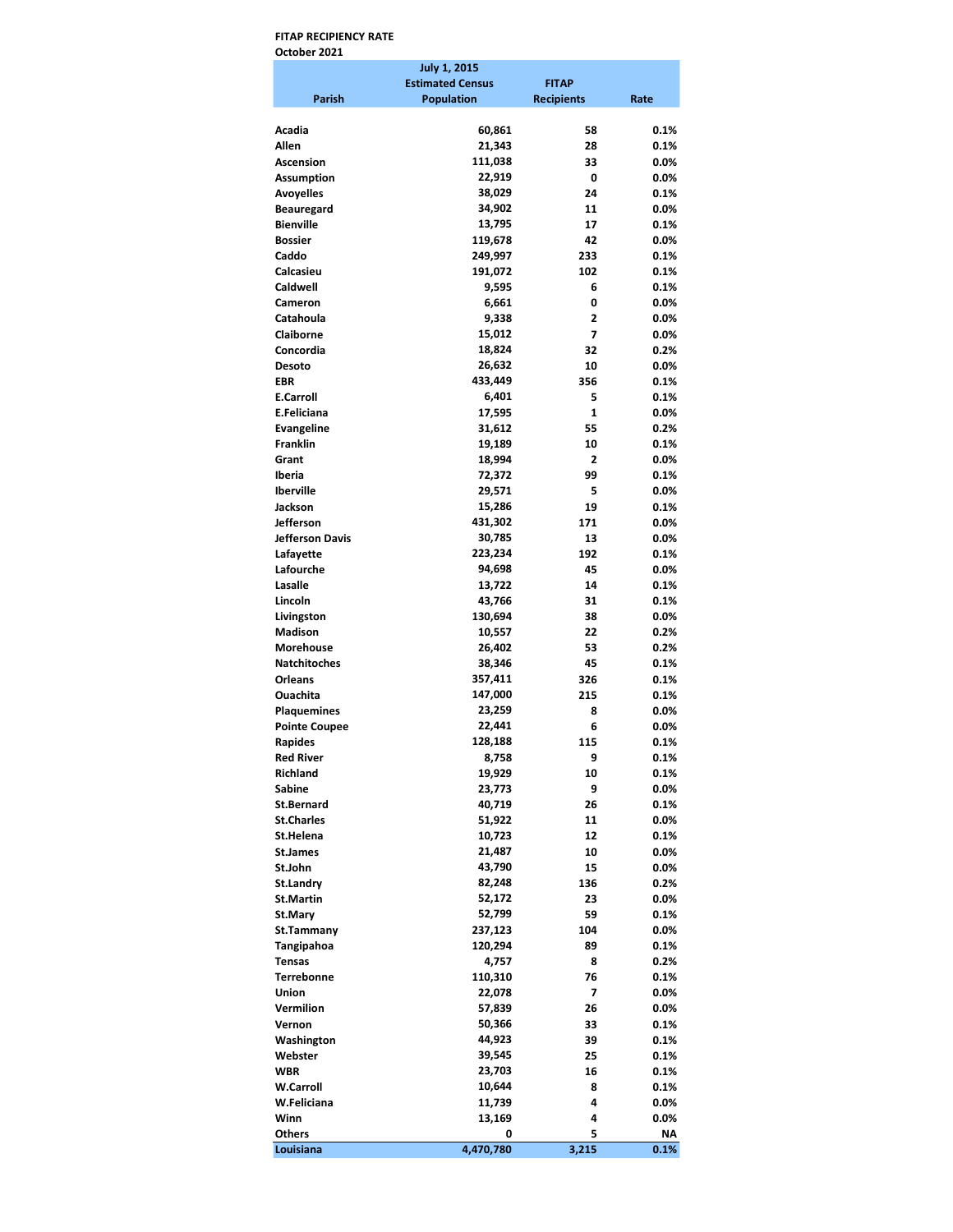## FITAP RECIPIENCY RATE September 2021

|                                        | <b>July 1, 2015</b>     |                      |                 |
|----------------------------------------|-------------------------|----------------------|-----------------|
|                                        | <b>Estimated Census</b> | <b>FITAP</b>         |                 |
| Parish                                 | <b>Population</b>       | <b>Recipients</b>    | Rate            |
|                                        |                         |                      |                 |
| Acadia<br>Allen                        | 60,861<br>21,343        | 60                   | 0.1%            |
| Ascension                              | 111,038                 | 24<br>33             | 0.1%<br>$0.0\%$ |
| <b>Assumption</b>                      | 22,919                  | 0                    | 0.0%            |
| Avoyelles                              | 38,029                  | 24                   | 0.1%            |
| Beauregard                             | 34,902                  | 11                   | 0.0%            |
| <b>Bienville</b>                       | 13,795                  | 17                   | 0.1%            |
| <b>Bossier</b>                         | 119,678                 | 42                   | $0.0\%$         |
| Caddo                                  | 249,997                 | 224                  | 0.1%            |
| Calcasieu                              | 191,072                 | 86                   | 0.0%            |
| Caldwell                               | 9,595                   | 6                    | 0.1%            |
| Cameron                                | 6,661                   | 0                    | 0.0%            |
| Catahoula                              | 9,338                   | 2                    | 0.0%            |
| Claiborne                              | 15,012                  | 7                    | $0.0\%$         |
| Concordia                              | 18,824                  | 26                   | 0.1%            |
| Desoto                                 | 26,632                  | 16                   | 0.1%            |
| EBR                                    | 433,449                 | 380                  | 0.1%            |
| <b>E.Carroll</b>                       | 6,401                   | 5                    | 0.1%            |
| E.Feliciana                            | 17,595                  | 1                    | $0.0\%$         |
| <b>Evangeline</b><br>Franklin          | 31,612<br>19,189        | 58                   | 0.2%<br>0.1%    |
| Grant                                  | 18,994                  | 11<br>$\overline{2}$ | 0.0%            |
| Iberia                                 | 72,372                  | 105                  | 0.1%            |
| <b>Iberville</b>                       | 29,571                  | 5                    | 0.0%            |
| Jackson                                | 15,286                  | 17                   | 0.1%            |
| Jefferson                              | 431,302                 | 178                  | 0.0%            |
| Jefferson Davis                        | 30,785                  | 12                   | 0.0%            |
| Lafayette                              | 223,234                 | 191                  | 0.1%            |
| Lafourche                              | 94,698                  | 49                   | 0.1%            |
| Lasalle                                | 13,722                  | 14                   | 0.1%            |
| Lincoln                                | 43,766                  | 40                   | 0.1%            |
| Livingston                             | 130,694                 | 41                   | 0.0%            |
| Madison                                | 10,557                  | 18                   | 0.2%            |
| <b>Morehouse</b>                       | 26,402                  | 56                   | 0.2%            |
| <b>Natchitoches</b>                    | 38,346                  | 45                   | 0.1%            |
| Orleans                                | 357,411                 | 319                  | 0.1%            |
| Ouachita                               | 147,000                 | 230                  | 0.2%            |
| <b>Plaquemines</b>                     | 23,259                  | 5                    | 0.0%            |
| <b>Pointe Coupee</b><br><b>Rapides</b> | 22,441<br>128,188       | 6<br>139             | $0.0\%$<br>0.1% |
| <b>Red River</b>                       | 8,758                   | 11                   | 0.1%            |
| Richland                               | 19,929                  | 10                   | 0.1%            |
| Sabine                                 | 23,773                  | 9                    | $0.0\%$         |
| St.Bernard                             | 40,719                  | 24                   | 0.1%            |
| <b>St.Charles</b>                      | 51,922                  | 14                   | 0.0%            |
| St.Helena                              | 10,723                  | 12                   | 0.1%            |
| St.James                               | 21,487                  | 14                   | 0.1%            |
| St.John                                | 43,790                  | 14                   | 0.0%            |
| St.Landry                              | 82,248                  | 133                  | 0.2%            |
| <b>St.Martin</b>                       | 52,172                  | 19                   | 0.0%            |
| St.Mary                                | 52,799                  | 54                   | 0.1%            |
| St.Tammany                             | 237,123                 | 92                   | 0.0%            |
| Tangipahoa                             | 120,294                 | 91                   | 0.1%            |
| <b>Tensas</b>                          | 4,757                   | 8                    | 0.2%            |
| Terrebonne                             | 110,310                 | 77                   | 0.1%            |
| Union                                  | 22,078                  | 14                   | 0.1%            |
| Vermilion<br>Vernon                    | 57,839<br>50,366        | 21<br>30             | 0.0%<br>0.1%    |
| Washington                             | 44,923                  | 40                   | 0.1%            |
| Webster                                | 39,545                  | 23                   | 0.1%            |
| WBR                                    | 23,703                  | 16                   | 0.1%            |
| <b>W.Carroll</b>                       | 10,644                  | 10                   | 0.1%            |
| W.Feliciana                            | 11,739                  | 4                    | 0.0%            |
| Winn                                   | 13,169                  | 4                    | 0.0%            |
| Others                                 | 0                       | 2                    | ΝA              |
| Louisiana                              | 4,470,780               | 3,251                | 0.1%            |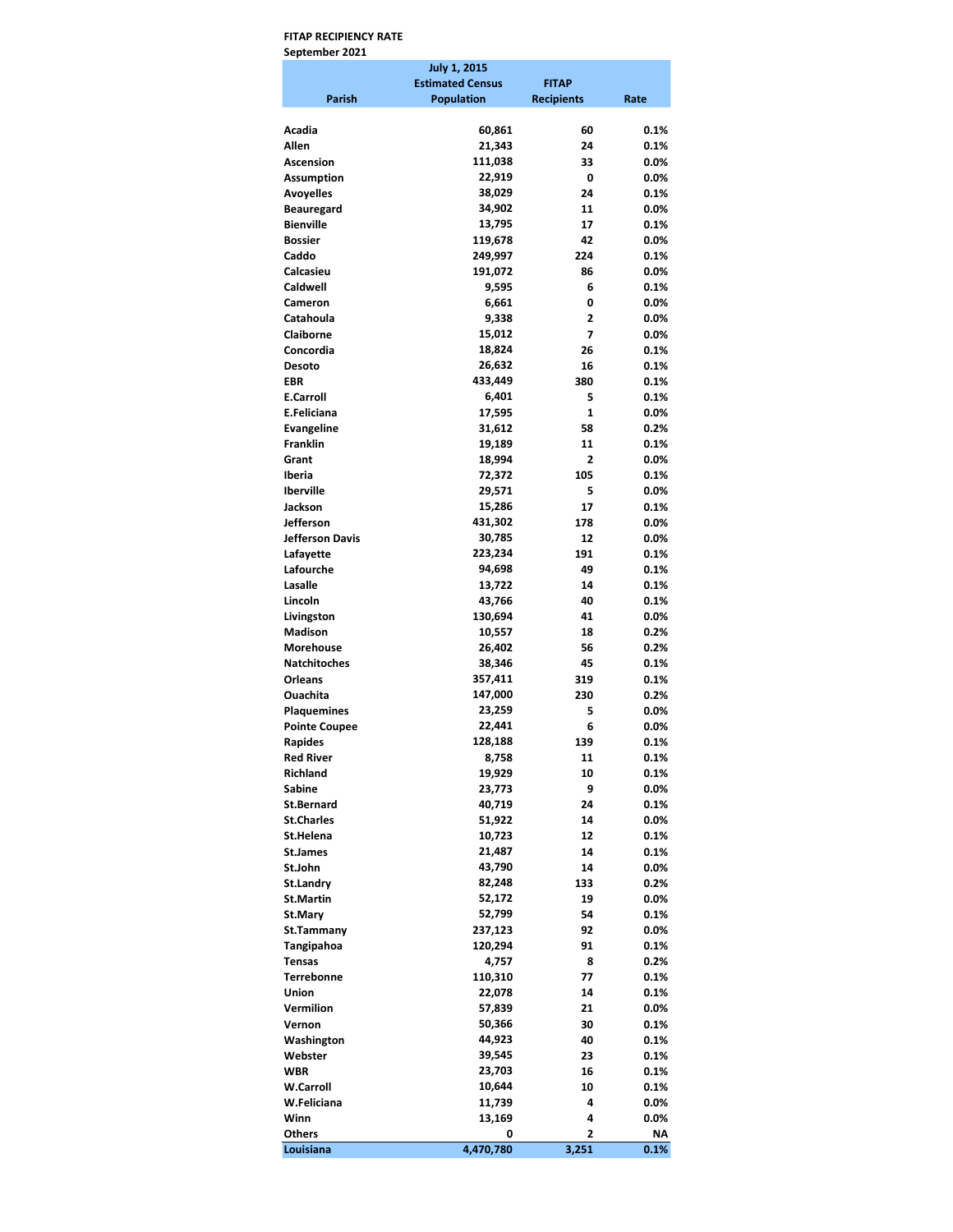# FITAP RECIPIENCY RATE August 2021

|                              | <b>July 1, 2015</b>     |                   |                 |
|------------------------------|-------------------------|-------------------|-----------------|
|                              | <b>Estimated Census</b> | <b>FITAP</b>      |                 |
| Parish                       | <b>Population</b>       | <b>Recipients</b> | Rate            |
|                              |                         |                   |                 |
| Acadia<br>Allen              | 60,861<br>21,343        | 54<br>24          | 0.1%<br>0.1%    |
| <b>Ascension</b>             | 111,038                 | 35                | 0.0%            |
| Assumption                   | 22,919                  | 0                 | 0.0%            |
| Avoyelles                    | 38,029                  | 27                | 0.1%            |
| <b>Beauregard</b>            | 34,902                  | 11                | 0.0%            |
| <b>Bienville</b>             | 13,795                  | 15                | 0.1%            |
| <b>Bossier</b>               | 119,678                 | 44                | 0.0%            |
| Caddo                        | 249,997                 | 247               | 0.1%            |
| Calcasieu                    | 191,072                 | 94                | 0.0%            |
| Caldwell                     | 9,595                   | 6                 | 0.1%            |
| Cameron                      | 6,661                   | 0                 | 0.0%            |
| Catahoula                    | 9,338                   | 4                 | 0.0%            |
| <b>Claiborne</b>             | 15,012                  | 7                 | 0.0%            |
| Concordia                    | 18,824                  | 35                | 0.2%            |
| Desoto                       | 26,632                  | 14                | 0.1%            |
| EBR                          | 433,449                 | 410               | 0.1%            |
| <b>E.Carroll</b>             | 6,401                   | 8                 | 0.1%            |
| E.Feliciana                  | 17,595                  | 1                 | 0.0%            |
| <b>Evangeline</b>            | 31,612                  | 57                | 0.2%            |
| <b>Franklin</b>              | 19,189                  | 8                 | 0.0%            |
| Grant                        | 18,994                  | 7                 | 0.0%            |
| Iberia                       | 72,372                  | 105               | 0.1%            |
| Iberville                    | 29,571                  | 5                 | 0.0%            |
| Jackson                      | 15,286                  | 17                | 0.1%            |
| Jefferson                    | 431,302                 | 190               | 0.0%            |
| Jefferson Davis<br>Lafayette | 30,785<br>223,234       | 17<br>202         | 0.1%<br>0.1%    |
| Lafourche                    | 94,698                  | 56                | 0.1%            |
| Lasalle                      | 13,722                  | 24                | 0.2%            |
| Lincoln                      | 43,766                  | 52                | 0.1%            |
| Livingston                   | 130,694                 | 46                | 0.0%            |
| <b>Madison</b>               | 10,557                  | 18                | 0.2%            |
| <b>Morehouse</b>             | 26,402                  | 73                | 0.3%            |
| <b>Natchitoches</b>          | 38,346                  | 47                | 0.1%            |
| <b>Orleans</b>               | 357,411                 | 361               | 0.1%            |
| Ouachita                     | 147,000                 | 251               | 0.2%            |
| <b>Plaquemines</b>           | 23,259                  | 6                 | 0.0%            |
| <b>Pointe Coupee</b>         | 22,441                  | 12                | 0.1%            |
| <b>Rapides</b>               | 128,188                 | 151               | 0.1%            |
| <b>Red River</b>             | 8,758                   | 16                | 0.2%            |
| <b>Richland</b>              | 19,929                  | 10                | 0.1%            |
| Sabine                       | 23,773                  | 11                | $0.0\%$         |
| <b>St.Bernard</b>            | 40,719                  | 30                | 0.1%            |
| <b>St.Charles</b>            | 51,922                  | 14                | 0.0%            |
| St.Helena                    | 10,723                  | 7                 | 0.1%            |
| St.James                     | 21,487                  | 14                | 0.1%            |
| St.John                      | 43,790                  | 14                | 0.0%            |
| St.Landry                    | 82,248                  | 146               | 0.2%            |
| <b>St.Martin</b>             | 52,172<br>52,799        | 24                | 0.0%            |
| St.Mary<br>St.Tammany        | 237,123                 | 53                | 0.1%<br>$0.0\%$ |
| Tangipahoa                   | 120,294                 | 102<br>111        | 0.1%            |
| Tensas                       | 4,757                   | 6                 | 0.1%            |
| Terrebonne                   | 110,310                 | 87                | 0.1%            |
| Union                        | 22,078                  | 17                | 0.1%            |
| Vermilion                    | 57,839                  | 24                | $0.0\%$         |
| Vernon                       | 50,366                  | 31                | 0.1%            |
| Washington                   | 44,923                  | 44                | 0.1%            |
| Webster                      | 39,545                  | 21                | 0.1%            |
| WBR                          | 23,703                  | 15                | 0.1%            |
| <b>W.Carroll</b>             | 10,644                  | 10                | 0.1%            |
| W.Feliciana                  | 11,739                  | 11                | 0.1%            |
| Winn                         | 13,169                  | 4                 | $0.0\%$         |
| <b>Others</b>                | 0                       | 10                | NΑ              |
| Louisiana                    | 4,470,780               | 3,573             | 0.1%            |